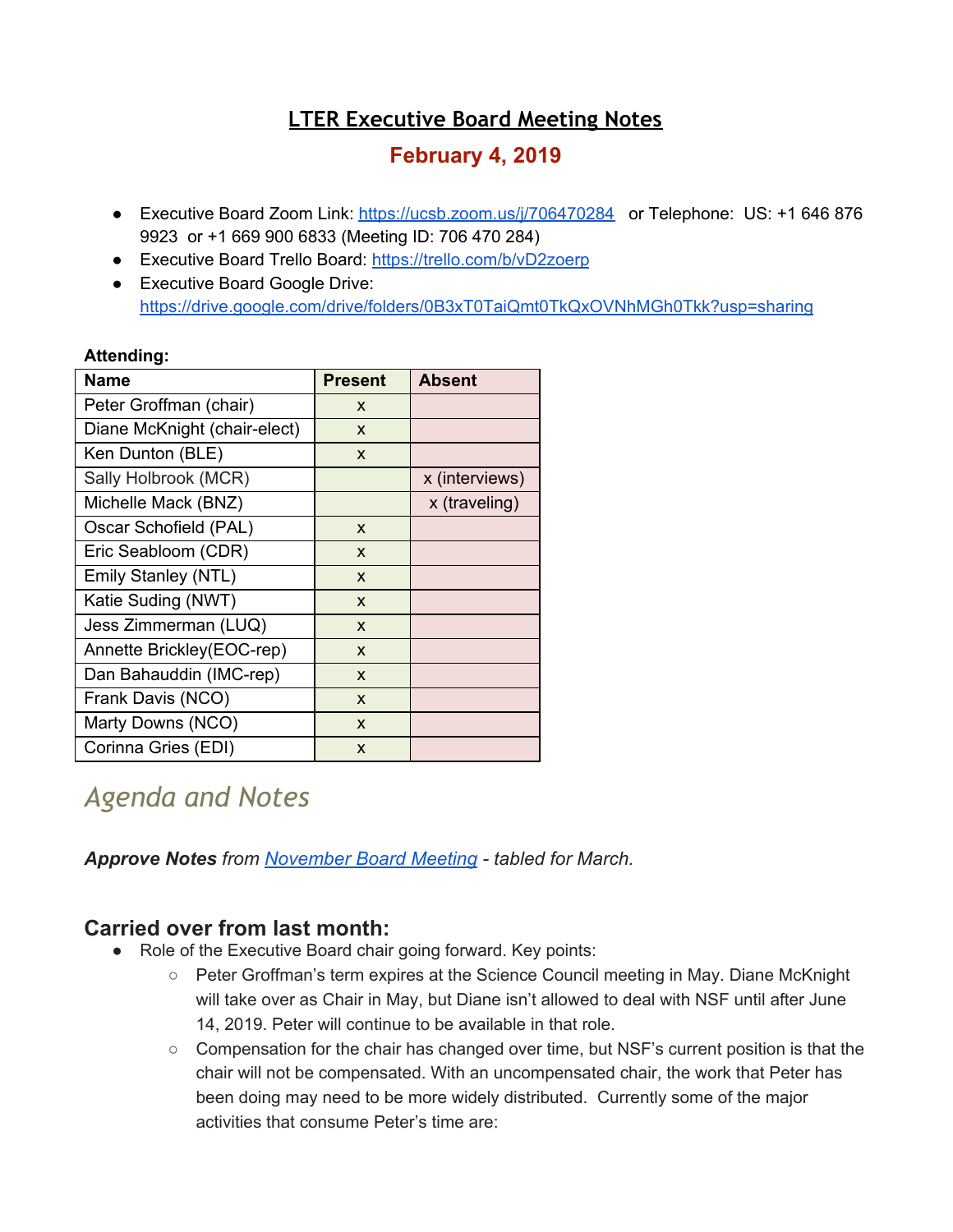- Represent Network in other committees (CZO, NEON, ILTER)
- Help the Network Office govern
- Participate in/lead synthesis work
- Discussion
	- $\circ$  The work the chair does benefits all the sites. Could sites pitch in and pay for it themselves?
		- Possibly, but it seems to be circumventing NSF's intention and is also administratively cumbersome.
	- Could the chair at least be reimbursed for travel expenses through NCO or NSF?
	- $\circ$  The policy limits our ability to recruit leadership, especially from soft-money institutions.
	- $\circ$  NSF expects that the chair and the Executive Board will be highly responsive, which makes the position quite different than, for example, a scientific society.

# **Current topics**

#### **● Update/discussion on NCO proposal**

- $\circ$  Funding level is about \$40K per year less than the current grant (\$800 rather than \$840K per year).
- Now named the Network Coordination Office, rather than the Network Communications Office.
- Governance costs will be similar.
- An annual NSF symposium is specified.
- $\circ$  They seem to be asking for smaller synthesis activities (specified 8-10 per group).
- We could keep the calls for proposals wide open or make some of them more thematically focused. If there is interest in that, how would we decide on themes? Would the Executive Board help with that process?
	- The way the LNCO has been doing synthesis is a real strength. Several people expressed concerns about constraining the topics.
- $\circ$  The LNCO can also work to generate additional synthesis funds and would appreciate the ideas and participation of the Executive Board.

### **● 40 year review information request**

### <https://lternet.edu/2019-site-information-request/> (pw - 40Y1nf0)

- Leveraging: the request went out to sites, then was simplified. Resolved to list of large grants with short narrative of facilities/personnel.
- Publications: The LNCO is not asking people to make a distinction between LTER funded and LTER-related, but is asking sites to be very cautious about going farther afield.
- Supporting Network analysis. Has anyone had any thoughts about a metric that would demonstrate the network's outsized influence. maybe something like the the spread of people who have come through the network?
- We could put together a survey, say of former REU students, and make it available through ESA or AGU.